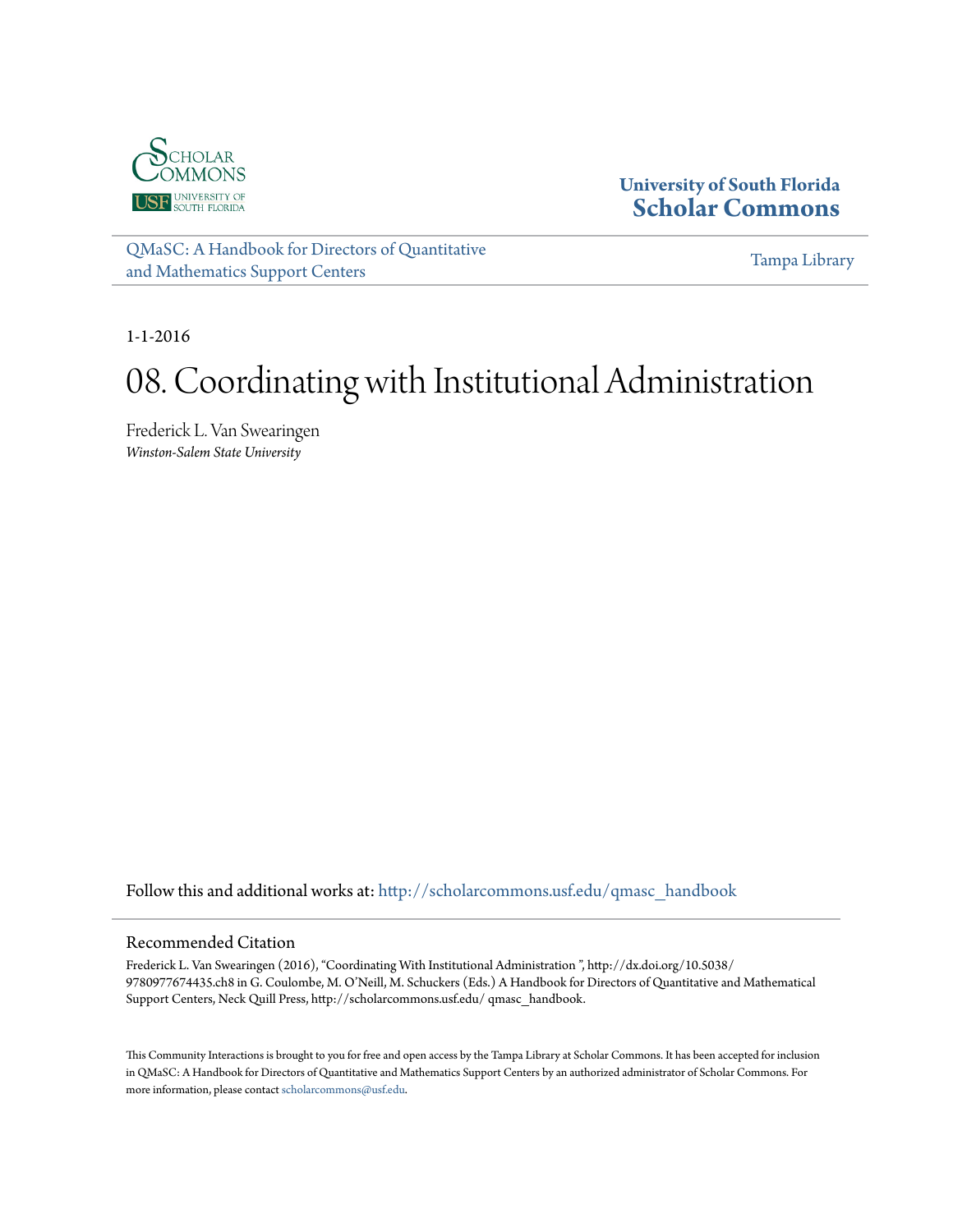# Coordinating With Institutional Administration

 c Frederick L. Van Swearingen, Winston-Salem State University

## 1 The "Politics" of Coordination

Little has been written about how the director of a Quantitative and Mathematics Support Center (QMaSC) should interact and coordinate with other institutional groups. In fact, little has been written about this topic for directors of other centers (such as Writing Centers) on campus. For a fortunate few, this information is passed down from a mentor, perhaps a previous director. However, in smaller organizations, the previous director might have left before a replacement is hired and the knowledge is lost. Then, the new director has to learn the hard way – by learning from his or her own mistakes.

It takes time to develop relationships and allies on campus. Most center directors have not been trained in how to negotiate campus politics, and fewer still enjoy the process. Directors who neglect these relationships do so at their programs' peril. A center's health may depend on its director's ability to implement or resist change. Thus, these relationships and this coordination not only require that the director let others know about his or her program, they also mean that a director has to know what is important to others.

Suggested Citation: Frederick L. Van Swearingen (2016), "Coordinating With Institutional Administration ", <http://dx.doi.org/10.5038/9780977674435.ch8> in G. Coulombe, M. O'Neill, M. Schuckers (Eds.) A Handbook for Directors of Quantitative and Mathematical Support Centers, Neck Quill Press, [http://scholarcommons.usf.edu/](http://scholarcommons.usf.edu/qmasc_handbook) [qmasc\\_handbook](http://scholarcommons.usf.edu/qmasc_handbook).

This material is based upon work supported, in part, by the National Science Foundation under Grant DUE-1255945. Any opinions, findings, and conclusions or recommendations expressed in this material are those of the author(s) and do not necessarily reflect the views of the National Science Foundation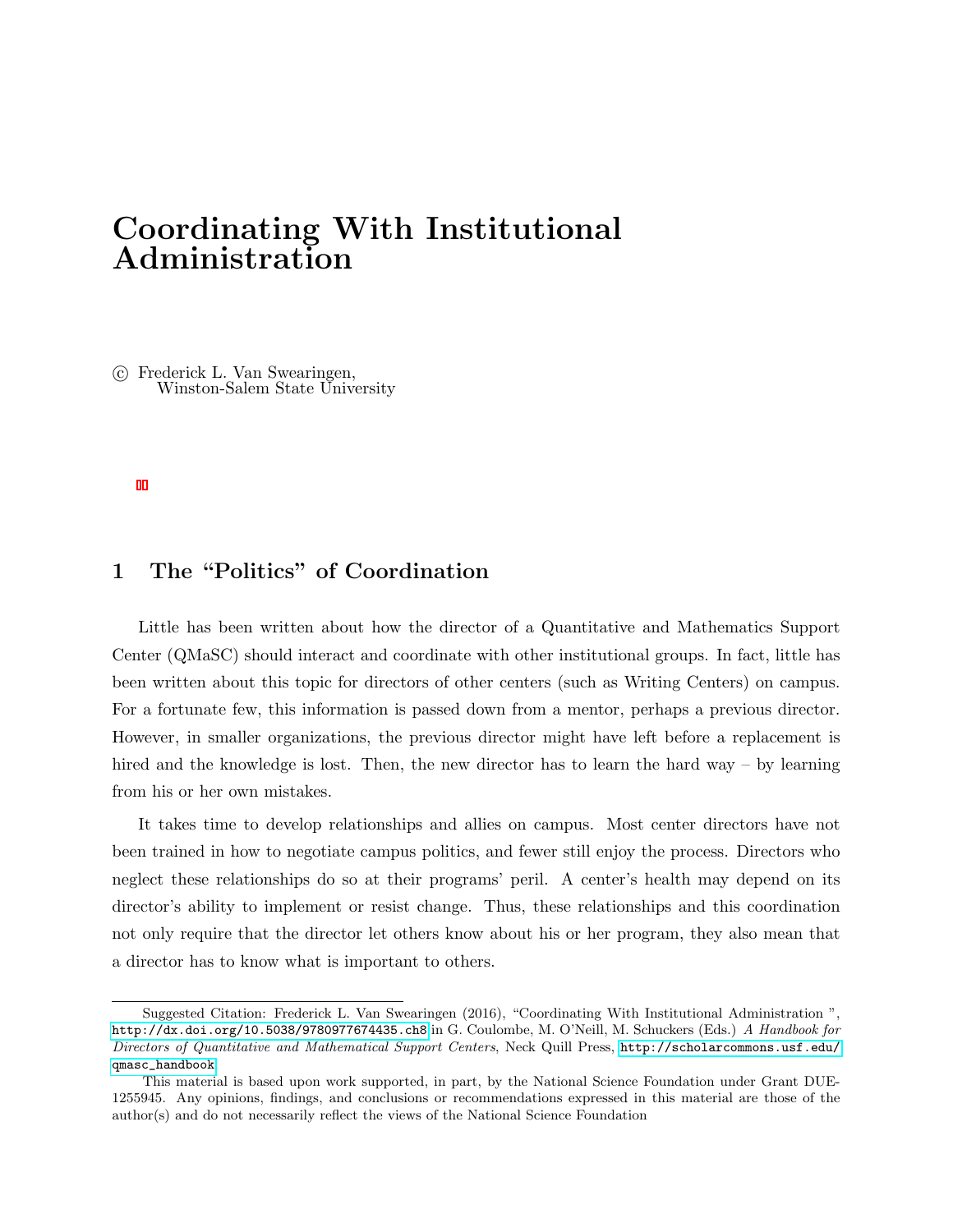#### 2 Coordinating with Upper Administration

Most directors of a QMaSC do not report directly to the uppermost levels of administration. Although some may report to a provost, most will report to a dean, department chair, or some other individual. But regardless of reporting lines, many requests will end up on an upper administrator's desk. It is important that upper administration knows about the good work that the QMaSC does, and to be most effective, the director also needs to know what is important to the upper administration.

Upper administrators base their decisions on institutional priorities. These priorities may be established by boards, legislatures, or accrediting bodies [1]. They may result from the current strategic plan. They may also result from the vision of a president or chancellor [2]. The director should know that the highest level of administration may report to a board or system administration. Since decisions that these administrators make set precedents, those decisions may come slowly and with limits.

A director should also realize that upper administration will have limited knowledge about the QMaSC. Even if they are former faculty members of the institution, upper administrators do not really know everything that the center does. They do not need to be experts about the center; they just need to know the basics. Although the director might feel protective of his or her center, to upper administration it is just another unit of the institution. It has assigned space, a defined reporting structure and leadership, and an established budget. And, it is in competition with other units for scarce resources.

Having regular communication with administrators or the director's liaison in administration will be important. This may be accomplished through face-to-face meetings, regular reports, or other means. To be valued by administrators, a director must use the administrators' time efficiently, be prompt in supplying information, and work toward the institution's goals. The director must follow proper procedures, without demanding special consideration. He or she must also be flexible and able to handle QMaSC-related problems. In short, upper administrators value directors who are skilled, informed, and professional.

Directors who have problems or requests should prepare carefully before bringing those issues before an administration. They should gather convincing data and prepare possible options. Fortunately for a director of a QMaSC, many administrators value quantifiable data more highly than anecdotal information. Directors should also align their needs with institutional priorities. As an example, a new initiative could be offered as an answer to a strategic plan initiative. Perhaps an online tutoring program could support the expanded online and distance learning offerings mentioned in the strategic plan. Or, a student success objective might relate to increased retention and persistence initiatives. In this case, collecting data to show that center attendees have reduced drop/fail/withdrawal (DFW) grades might be an appropriate response. Additional information can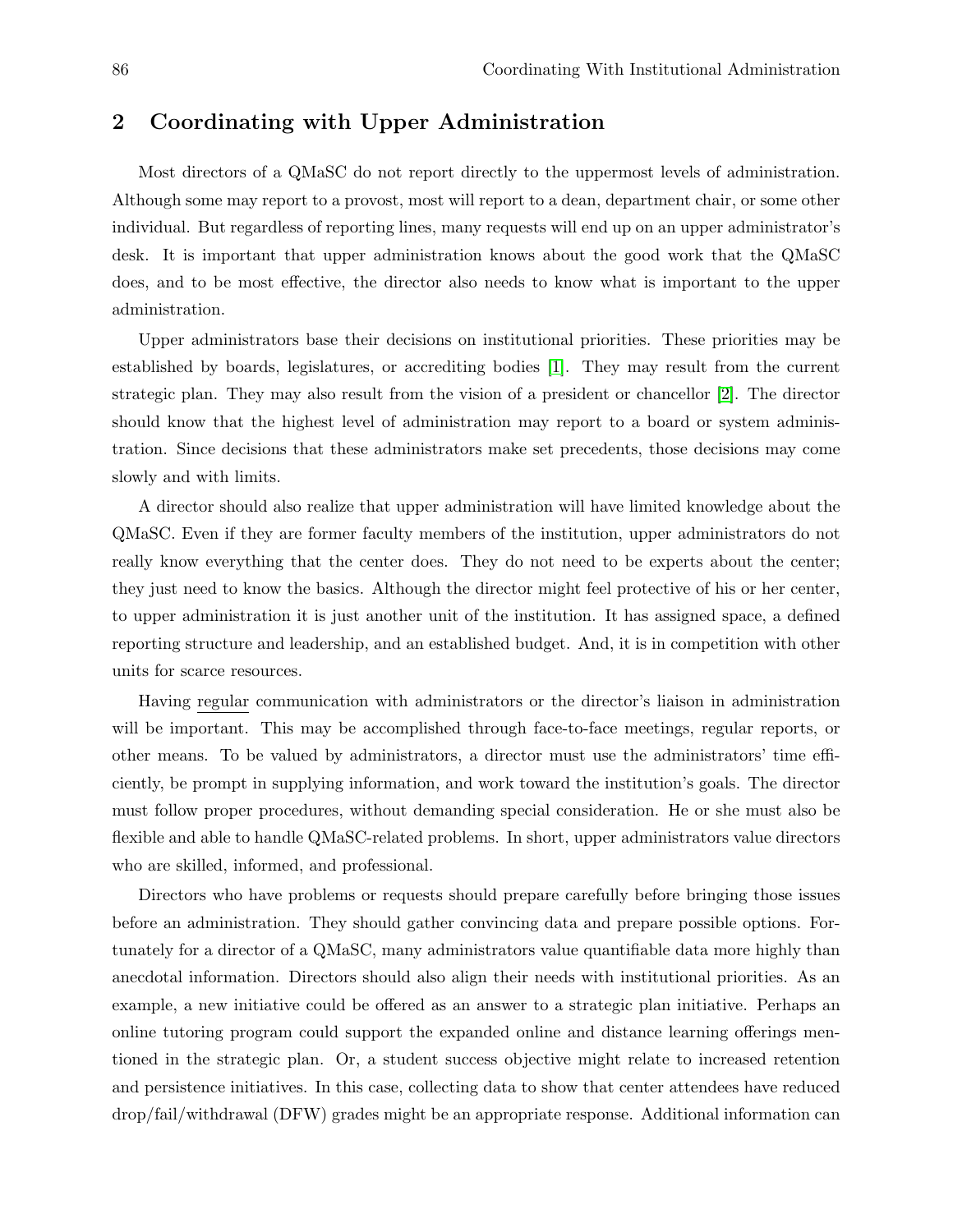be found in the chapter on "Internal Evaluation and Reporting."

Regardless of the strength of the data, a director should prepare for a "no" answer. Whining is not an option. For many administrators, the answer to a whine is "no." The smart director will realize that the groundwork has been laid to support a "yes" answer at a later time.

Going around the chain of command to get more favorable treatment at a higher level is also not an option. The director who attempts that will make enemies and lose the trust of administrators.

However, following the chain of command can sometimes be difficult in an academic setting. The QMaSC may be seen as a campus-wide resource, and its director may be approached by other departments for help with their initiatives. For example, a department might have gotten a grant to provide tutoring help for a special population of students, even though the QMaSC is set up to help all students. The director might have to help by following the department's (or the grant's) reporting structure. This does not mean that this request should be turned down. After all, it can be an opportunity to build relationships and, perhaps, get something in return. In such a case, it is imperative that the director keeps his or her own supervisor informed of these situations.

To prepare for coordinating with upper administration, data gathering is an important task. To assist the director, the university's institutional assessment or institutional research group can be a powerful ally. It can help a director access and analyze the center's data along with other institutional data needed to show how the center is supporting the university's objectives. The research group can also point out useful information from national and regional databases, as well as data from peer institutions.

A member of the institutional research group is usually part of higher administrative committees and may even be present at some Board of Trustees meetings. It can be of immense benefit to a center if the Board of Trustees knows it has a growing program that is helping the student population to succeed.

#### 3 A QMaSC's Support Structure

Like Writing Centers, Quantitative and Mathematics Support Centers are institution-specific in both structure and function. Some centers are responsible just for math courses; others add support for science courses, while others add help for other areas (business, nursing, computer and social sciences). Some just offer tutorial help, others add online resources, and others offer additional services. As a result, all Quantitative and Mathematics Support Centers do not have the same reporting structure.

Many Math Support Centers start out in a traditional mathematics department. The director is likely to report to the department chair. Quantitative Support Centers may be aligned with a larger tutorial unit, a faculty development center, or student services center. The director's supervisor may be a middle- or upper-level administrator of various ranks. Still other QMaSCs are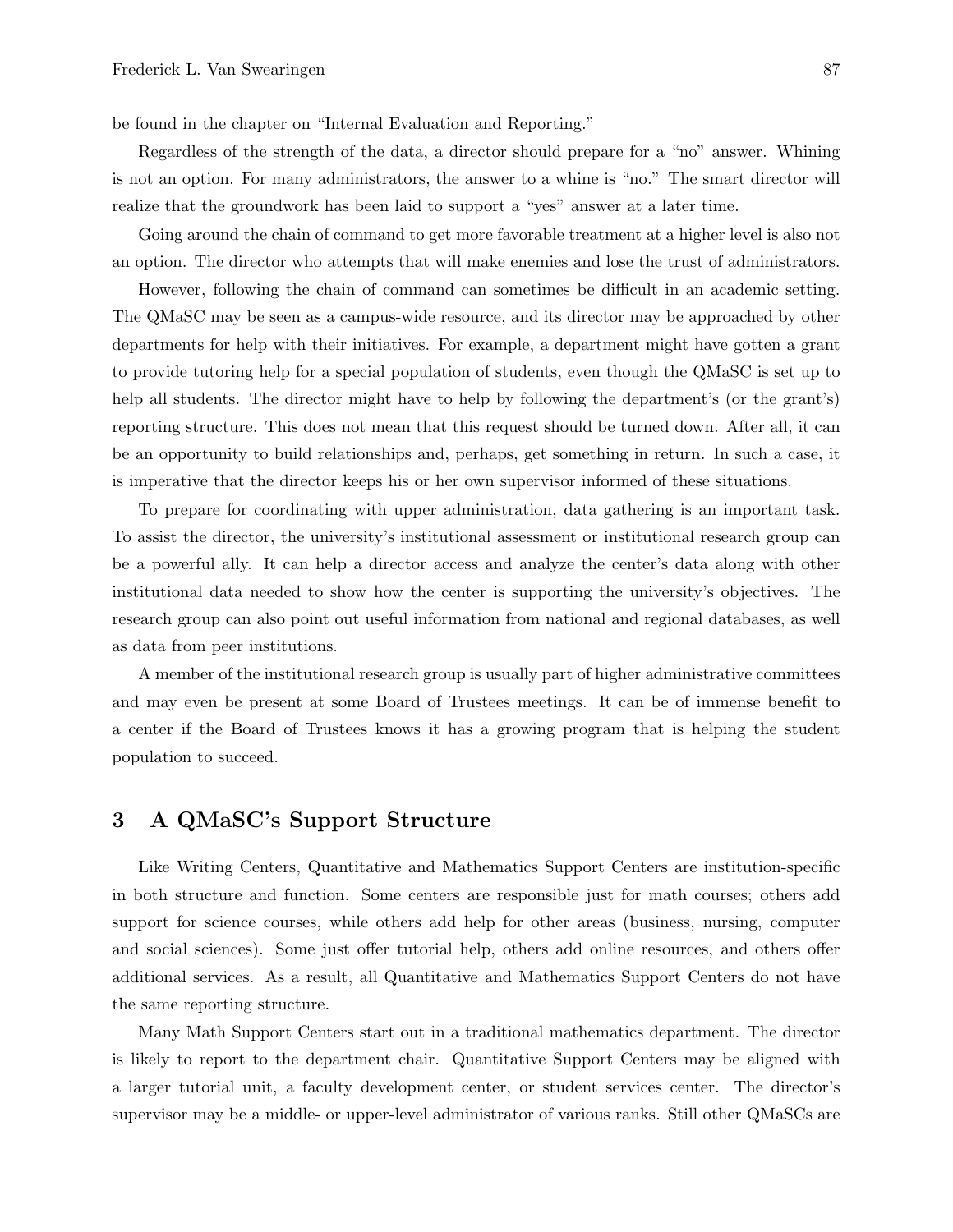in non-departmental academic units headed by deans or provosts. Regardless of the configuration, the director should have a well-defined structure for both reporting and budgetary support.

The director will interact with his or her immediate supervisor for many of the same reasons that they might interact with upper administration. These include making long-range and day-to-day policy decisions, handling personnel decisions, budgeting, and short-range (annual) and long-range (3-5 years) planning. Ultimately, the director will have to work with his or her supervisor to get the data and write the reports needed by upper administration to make their decisions. To maintain communication and also go beyond dealing only with urgent issues or requests, regular meeting times should be established.

In some cases, the director may have both faculty and non-faculty status. This can create problems for the director if the faculty status is within one department while the center is under the supervision of someone from another area (such as a faculty development center or dean of another college). However, directors having faculty status in the departments they serve may create natural ties to the department through this status, which may help to minimize politics and communication problems.

What happens if a director's supervisor is not a"collaborator?" People can refuse to collaborate, and this can include one's supervisor. "Refusing to collaborate" can be through overtly avoiding collaboration, such as acting hostile to new ideas. It can also be through inactivity or neglect, such as a supervisor who sits on ideas or never responds to requests for action. This leaves the director with few options. It may mean that the director has to make collaborative alliances elsewhere. This has the potential of "going over the head" of the supervisor if the alliances are within the unit, which is risky and frowned upon by upper administration. To avoid this situation, the director should document requests, discuss strategies with other directors, and seek to communicate clearly and openly with all involved.

In addition to direct supervisors, some institutions also set up an advisory board or advisory committee for the center (or all of the support centers of the institution). Most of these committees are for advisory purposes only. Committee members may include faculty, staff, and students. Members usually come from the areas the center serves (e.g., the chemistry department, biology department, mathematics department). If advisory, the board's goal is to bring additional viewpoints to issues of importance to the director and the center, which can be a valuable communication vehicle. To enhance these relationships, the director should coordinate regular meetings with this board, bring agendas to meetings to help direct conversations, and share positive aspects, statistics, and ideas related to the center.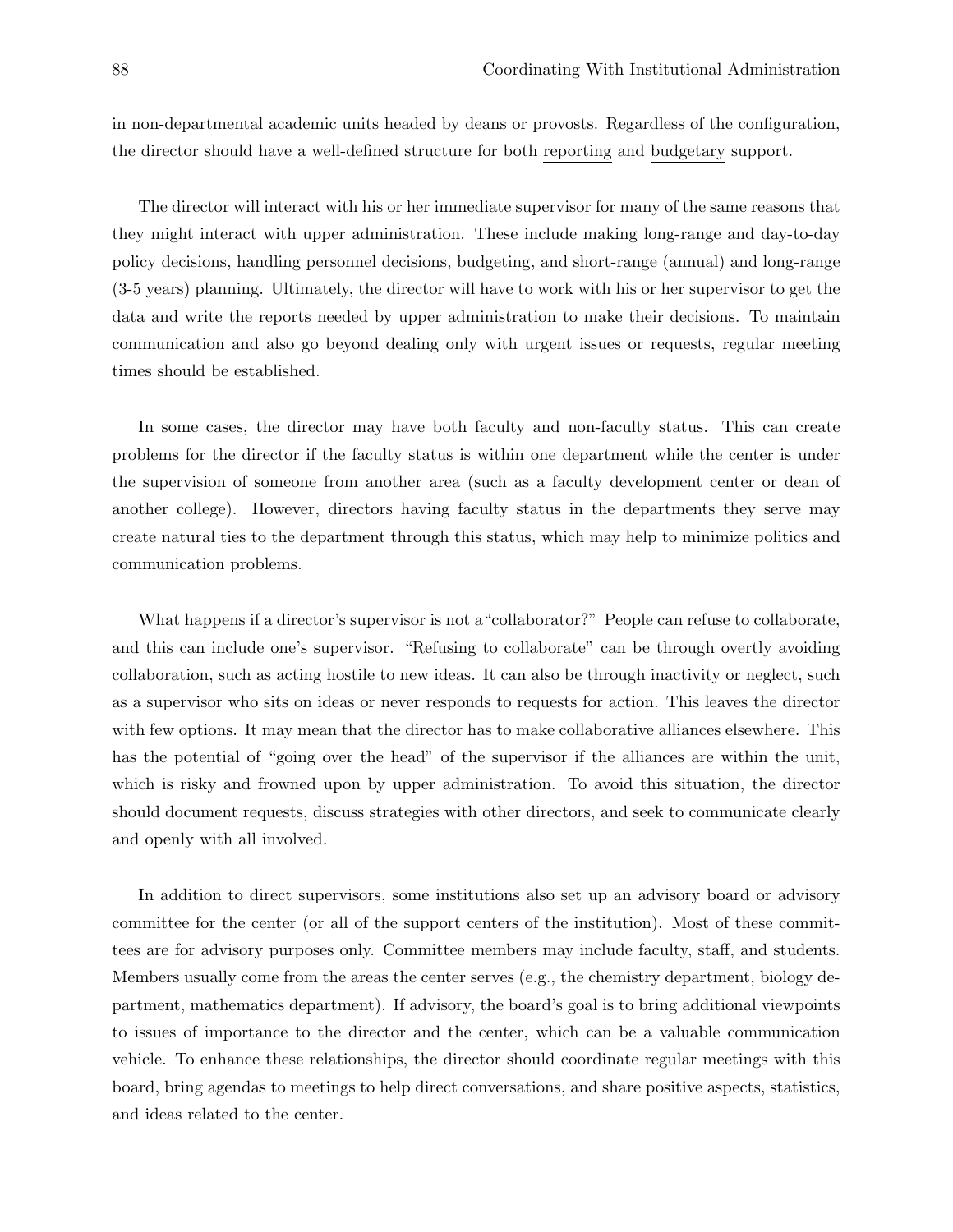#### 4 Coordinating with Other Academic Support Centers

For many universities, a Quantitative and Mathematics Support Center is not the institution's only academic support center. Some institutional administrators prefer to define various academic services as the responsibility of "home" departments. Thus, a math lab might report to a mathematics department, a writing center might report to the English department, and a speech lab might report to a journalism department. Although all provide services to help students, it is generally easier for administrators to structure and assess centers if they are within existing academic departments. However, it is becoming more common for several of these centers to be located within one entity, such as a faculty development center, student academic support services, or a University College. So, how should a director of a QMaSC coordinate with the directors of these other centers?

The answer depends on the situation. All directors have to remember that their mission is to benefit the students, which engenders collaboration between the centers. Having this common goal and recognizing similarities in center structures can be helpful in developing assessment strategies, long-term planning, working with administration, and dealing with shared or common issues and practices. Although this collegiality can go a long way, budgetary issues and contesting for resources may create competition. If the centers are within different departments with different budget structures, this competition might not be as acute as if the centers are within one group competing for one pot of money. In either case, additional initiatives might be in competition if they have to be funded by the same upper administrator.

Usually with this shared vision for helping student learning, relationships between directors are positive and alliances can be created. In areas where all center directors do similar things, they can work together and help each other on projects. For example, they can create a master schedule of services each semester. Instead of each group competing to get its information out to a smaller group of students, they all work together to get a complete master schedule out to all students. They can also jointly develop public relations materials. Writing center faculty and staff have many clever ideas that could be used to promote a QMaSC program. Conversely, often the QMaSC director has the math background to help all centers analyze data each semester to assess their programs on a consistent basis. Since this group of directors is a very valuable resource for one another, regular meeting times should be established with this group.

#### 5 Coordinating with Academic Departments

Department chairs and faculty can be powerful allies of the director of a QMaSC. But they usually do not initiate contact with the QMaSC, not unless there is a problem. The smart director needs to reach out and connect with departments.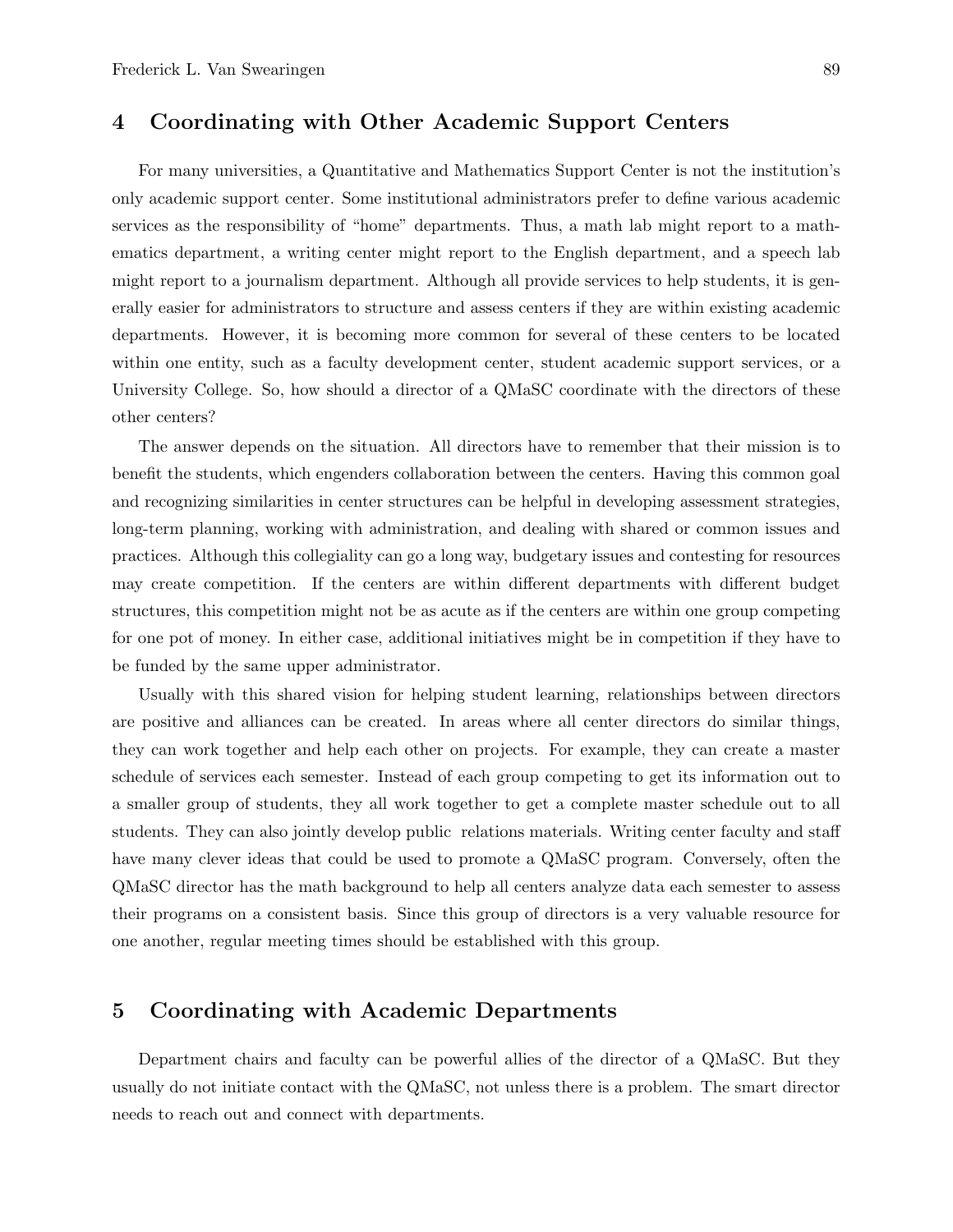A Quantitative Support Center usually provides academic support for students taking courses in multiple departments. This offers the director a unique advantage. Having the ability to work with many departments, the director is frequently seen as "neutral." This can make it easier to establish collaboration and coordinate service.

The director of a QMaSC can usually establish relationships with individual faculty. Some will be more interested in "going the extra mile" for their students than others. They will put in more effort to get their students help. The director must make sure, though, that his or her program is seen as working collaboratively with faculty, not doing their work for them. Tutors do not do the faculty member's teaching.

To be more effective, the director will need to develop good relationships with department chairs. Although it is important to work with individual faculty, failure to work with the "important people" (department chairs) will cause problems. Chairs are protective of "their turf," so they will want to be included (or at least notified) if the QMaSC director works with their faculty.

As an administrator, a department chair will respond to data. A director must be willing to share center successes with department chairs. For example, if a director creates a report to show upper management how helped students have lower DFW rates than unhelped students, that information would also be of interest to a department chair. It gets a chair's attention knowing that students are passing a course in his or her department at higher rates if the students are coming to QMaSC tutoring or supplemental instruction (SI) sessions. Some chairs might even pass this information along in a faculty meeting to encourage their faculty to send students for additional support.

Department chairs and faculty can help a director in several ways. They can recommend good students as peer tutors. If they are working on an educational grant, they can ask for tutorial support funding. If they are already paying for tutors out of departmental or grant money, they might be willing to let the director advertise their tutoring services along with the center's services. This guarantees that word about the QMaSC program gets out to students. Some faculty might even give incentives to their students who attend tutoring sessions, an effective method for increasing center attendance. Encourage these efforts, and acknowledge any support that the departments give the QMaSC program.

When working with departments, the director must be careful to communicate clearly with each party served, keep department chairs informed about services and issues, and keep his or her supervisor abreast of any issues that may arise. Sometimes navigating these relationships can be tricky. For example, a department chair may recognize that a faculty member in their department could use the center's help for their course. However, the faculty member may see this as a challenge to their abilities and might resist help. To handle this situation, a director might begin by thanking the department chair for their confidence in the service that the QMaSC supplies. Next, the director might ask the chair to schedule a joint meeting with the faculty member where all three can discuss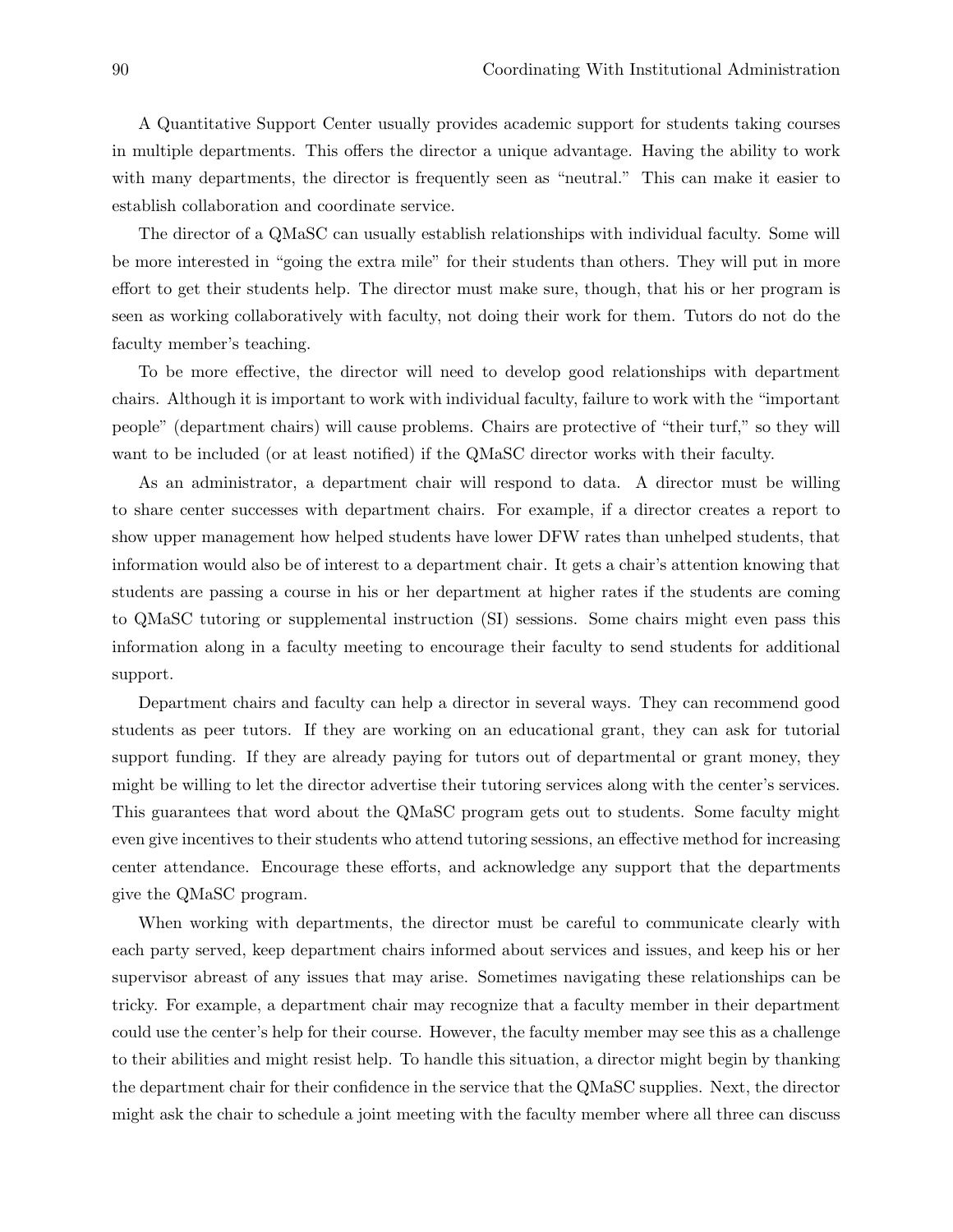implementation of the chair's suggestion. It can also be beneficial if the director makes his or her own supervisor aware of this meeting. Whenever possible, keep communication open and seek to maintain a neutral position on any department politics.

#### 6 Coordinating with Other Campus Groups

The director of a QMaSC needs to interact and coordinate with other campus groups. A few of these include:

- 1. The Honors Program/Graduate School Departments These programs can provide additional sources of well-qualified student workers for the center. Many of these students look for extra sources of income. An added benefit is that they are often active leaders in many programs, so their fellow students know them. They provide added visibility to the center. Graduate students, if available, can add an even higher quality of peer tutoring because of their experience. Assistantship programs with a Graduate School program can provide ongoing graduate student positions that can ensure a consistently high caliber of student assistance for the center.
- 2. Athletics Many athletic programs are under increasing pressure to graduate their students. A director might be able to coordinate with the athletic program to set up a satellite center in the gym. Although its proximity would benefit the athletes, it could be open as an additional site that is conveniently available to all students.
- 3. Library Some centers are physically set up in the library. If not, a small satellite location within the library should be considered. Library administrators are usually agreeable to coordinate joint programs that help students and bring more "customers" to their location.
- 4. Residence halls Directors of residence halls are also increasingly being asked to do more with the residential students. This offers the QMaSC director additional opportunities to set up satellite service areas. As always, it helps to know who the QMaSC "customers" are. For example, a freshman residence hall might need a tutor with different capabilities than a residence hall housing nursing students, athletes, or honors students.

When coordinating to supply service to different locations, the director should recognize that not all efforts will be immediately successful. However, "failures" can represent opportunities. It might not be that the location was wrong; the problem could be that the timing of the services was not optimal. The director should continue to work with directors of these other programs to find ways to further benefit their students.

Finally, tutors can be a uniquely qualified group, as they may be candidates for serving as either paid or volunteer tutors in off-campus situations. Tutors appreciate added income (if any), and the institution can benefit from the positive relationships developed through this arrangement. To avoid